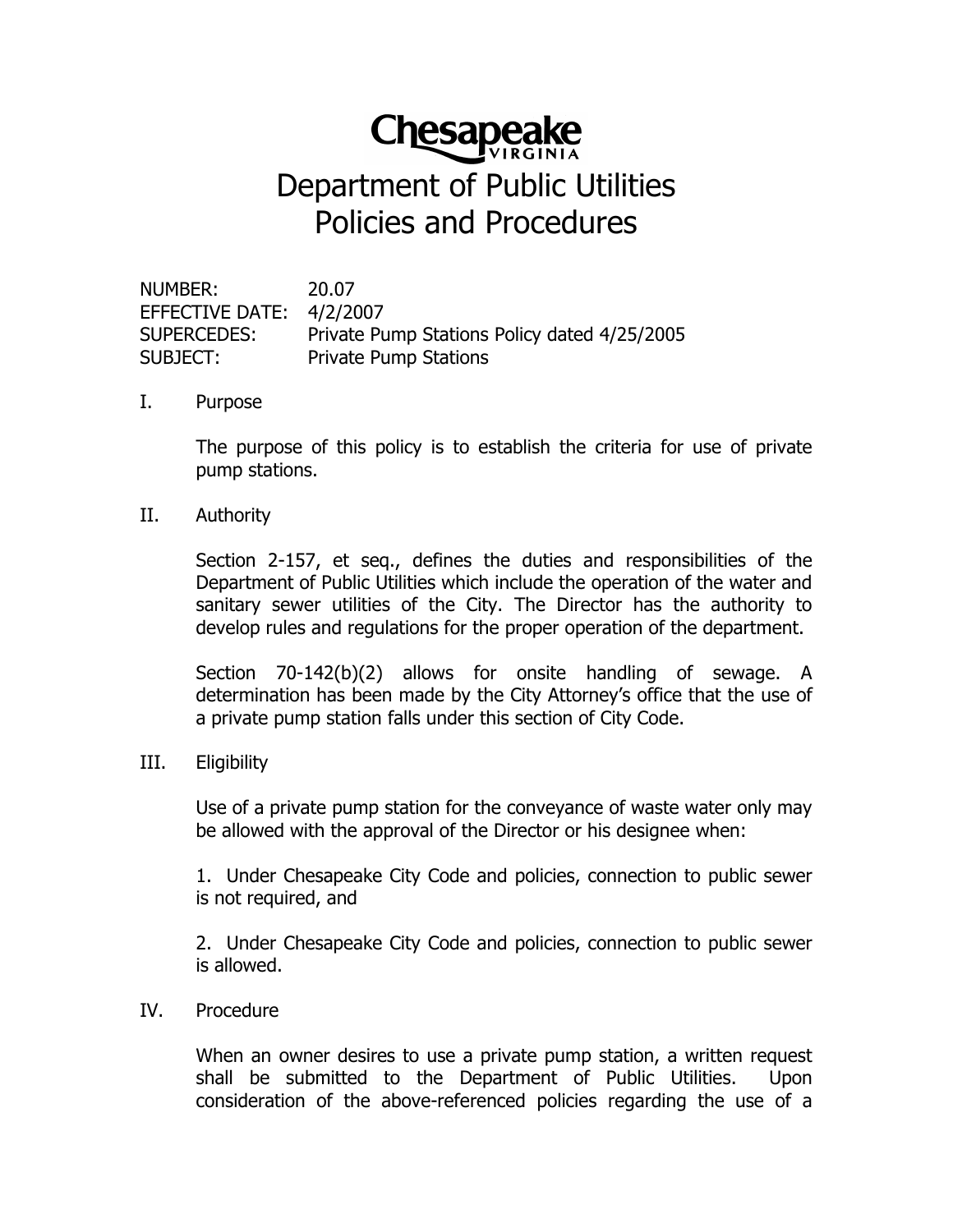private pump station, the Department of Public Utilities, in writing, shall approve or deny the use of a private pump station in the project's design.

If the use of a private pump station is approved:

 $1.$ Prior to activation of utilities, the owner shall provide verification (Member Code) of registration with the one call center (Miss Utility of Virginia).

 $2.$ When an owner sells or transfers the property, the owner shall notify the Chesapeake Department of Public Utilities 60 days prior to the transfer. The owner shall actively assist the City in the execution of a new sewer facility maintenance and operation agreement between the City and the prospective new owner of the property, which shall be complete and acceptable to the City prior to closing of the transfer (the "Settlement Date").

Each subsequent owner shall also be required to join the  $3.$ Notification Center as an operator, which is pursuant to the Virginia Underground Utility Damage Prevention Act, Section 56-265.16:1.

 $V_{\cdot}$ Criteria

> 1. Before the Department of Public Utilities will recommend approval of the plans to the Department of Public Works, the owner shall:

- a. Enter into a signed written agreement with the City for the operation and maintenance of the private pump station. The agreement shall be recorded in the courthouse and shall run with the property. **The** agreement shall be prepared based on the particulars for the property to be served;
- b. Pay any utility pro rata that is due because of existing improvements, and also, pay any utility pro rata that may become due when City utilities become available to the property;
- c. Agree that only the property identified in the Sewer Facility Operation and Maintenance Agreement shall be allowed to connect to the private pump station or private force main, and further agree, that the owner has no legal right to expand, reduce or in any way add additional properties to be served by the private pump station, the private force main or any other private facilities;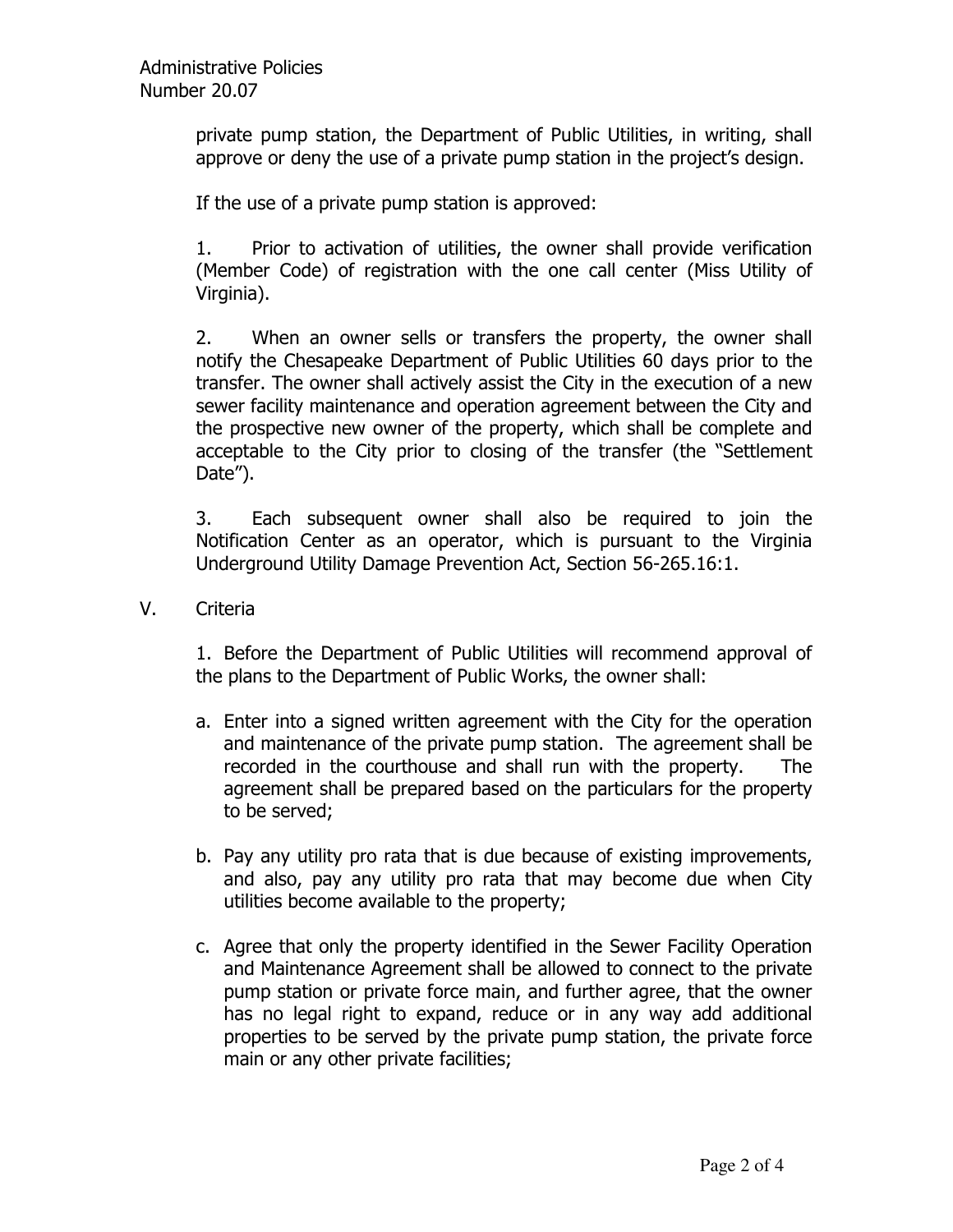- d. Agree to upgrade the private pump station, at the owner's cost, in the event the system pressures change regardless of the reason for the change in pressure. The City shall not be liable for any costs or parts thereof associated with the maintenance, operation or upgrade of the private pump station and private facilities;
- e. Save, defend, indemnify and hold the City, its officials, representatives, and employees harmless from and against any and all claims based on any theory of liability, including, but not limited to, claims for damages, fees, charges, penalties, fines, costs arising out of or related to the design, construction, operation and use of the private pump station or the agreement entered into with the City;
- f. Agree that no other private pump stations can connect to the private force main without the express prior written permission of the City;
- g. Agree that the owner shall be liable to the City for all costs, fines, charges, fees, and expenses associated with, arising out of or related to the City's response to any calls to the Department requesting the City to contain, remove, sanitize or clean-up any effluent discharged from leaks or damaged private force main or private facilities and owner shall be liable to the City for any and all reasonable repairs made to owner's private force main and/or private facilities, and shall indemnify the City, its departments, employees, representatives, and officials from and against any and all claims based on any theory of liability, including, but not limited to, property damage, personal injuries, or death, reasonable attorney's fees, costs and expenses; and
- h. Acknowledge and agree that the City may, at any time, require that additional conditions be placed on the owner based on the unique circumstances of the affected properties.

2. Before the Department of Public Utilities will activate the utilities constructed in accordance with the approved plans, the owner shall:

- a. Pay all required connection fees prior to connection to the City's sewer system, and further acknowledge and agree to pay all required service charges as long as the private pump station is connected to the City's sewer system;
- b. Obtain the necessary approvals from the Public Works Department to install the force main and gravity sewer lines in the City's right-of-way;